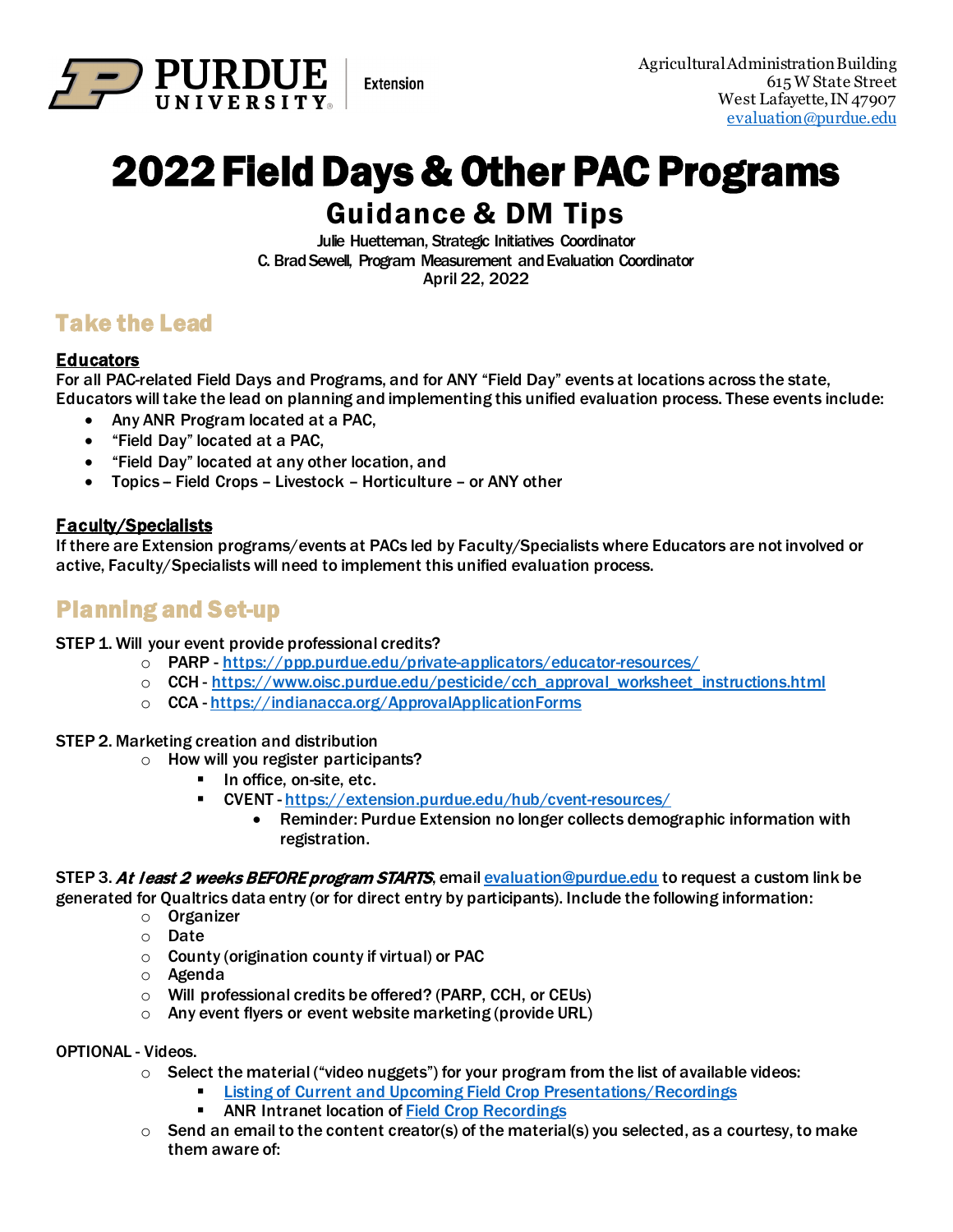

**Extension** 

- **The specific videos you plan to use,**
- The date(s) their content will be used, and
- **How their content will be used (virtual, in-person, or hybrid event).**

You will receive an email containing the "Link & Instructions" document with a custom link for Qualtrics postsurvey data entry (or direct entry by participants), and a "PDF of the post-survey" for printing. Do not share the custom URL outside of this program, and don't re-use it for future programs. This custom URL helps sort responses by individual program, and reduces the number of questions participants have to answer by avoiding questions like date, location, instructor, etc.

## **Demographics**

NEW in 2022 – Collect demographic data at the beginning of the program.

- Follow instructions on "USDA Guidance and Purdue Extension Instructions for Demographic Data Collection" [- https://puext.in/demographics](https://puext.in/demographics)
- Demographics resources <https://puext.in/Demographic-survey>
	- $\circ$  Review PDC 12/8/21 recording on demographic data
	- o Select survey option:
		- $\blacksquare$   $\frac{1}{4}$  or  $\frac{1}{2}$  page PDFs to print
		- Qualtrics Survey File (QSF) to import into your Purdue Qualtrics account [https://puext.in/Importing\\_QSF\\_Qualtrics](https://puext.in/Importing_QSF_Qualtrics)
- Use completed paper demographic surveys to tabulate youth/adult, race/ethnicity and gender according to [instructions](https://puext.in/demographics) (pages 7-9, "Report Demographics in Digital Measures") to document in DM Learning Events.
- No longer include demographic information in CVENT registration.

## Program Delivery

- As you introduce your program, let participants know that you will be asking for their input using a short survey near the end of the program. State that this is important and you would greatly appreciate it if they would take the time to fill it out.
- Near the end of your program, share the post-survey with participants.
	- o Put your post-survey URL and QR Code on a PPT slide/screen and/or provide paper copies of the survey.
	- $\circ$  Instruct participants how to respond to the first item: "Did you attend this event to earn professional credits?"
	- o If not a PARP/CCH/CCA program, all participants would select "No, I am not attending to earn credits."
	- $\circ$  Collect the completed surveys.

## Wrap-up

- Enter paper post-survey data in Qualtrics (if applicable).
- After all data are entered, attach a cover sheet marking the program date with any paper post-surveys and store them in a locked drawer.
	- $\circ$  Keep the paper surveys until you receive the results report. Check the results report to verify that it represents the completed surveys. If accurate, shred the paper surveys. If results do not match the surveys collected, email [evaluation@purdue.edu](mailto:evaluation@purdue.edu) to arrange a review of the data.
- Emai[l evaluation@purdue.edu](mailto:evaluation@purdue.edu) when the post-surveys have been entered in Qualtrics. Include the following information:
	- o Program Title
	- o Date of program